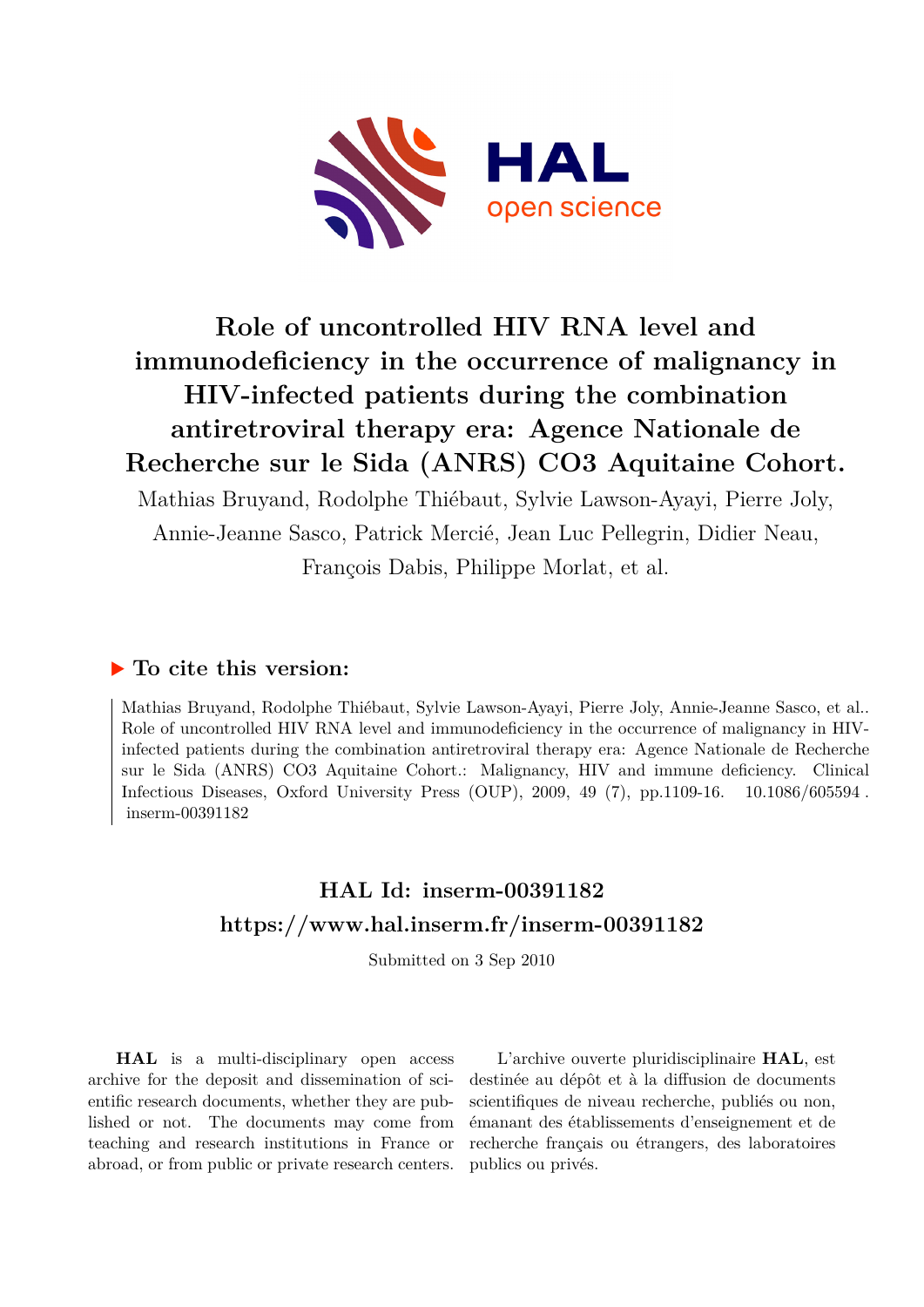## *Role of uncontrolled HIV RNA level and immunodeficiency in the occurrence of malignancy in HIV-infected patients during the combination antiretroviral therapy era: Agence Nationale de Recherche sur le Sida (ANRS) CO3 Aquitaine Cohort*

**Mathias Bruyand** 1 2 **, Rodolphe Thi**é**baut** 1 2 **, Sylvie Lawson-Ayayi** 1 2 **, Pierre Joly** <sup>1</sup> **, Annie-Jeanne Sasco** <sup>1</sup> **, Patrick Merci**é 1 2 3 **, Jean Luc Pellegrin** 2 3 **, Didier Neau** 1 2 3 **, Fran**ç**ois Dabis** 1 2 **, Philippe Morlat** 1 2 3 **, Genevi**è**ve Ch**ê**ne** 1 2 **, Fabrice Bonnet** 1 2 3 \*

<sup>1</sup> Centre épidémiologie et biostatistique INSERM : U897, Université Victor Segalen - Bordeaux II, FR

*COREVIH, Coordination R gionale de la lutte contre l infection due au VIH 2* <sup>é</sup> ' *CHU Bordeaux , 33076 Bordeaux,FR*

*Service de m decine interne et maladies infectieuses 3* <sup>é</sup> *CHU Bordeaux , Groupe hospitalier Saint-Andr*<sup>é</sup> *, 1, rue Jean burguet 33000 Bordeaux,FR*

\* Correspondence should be adressed to: Fabrice Bonnet <fabrice.bonnet@chu-bordeaux.fr >

#### **Abstract Background**

**HIV-infected patients are at higher risk of malignancies. Besides traditional determinants, a specific deleterious effect of HIV and immunodeficiency is speculated. We aimed at studying the association between immunological and virological characteristics of HIV-infected patients in care and the risk of AIDS-defining and non-AIDS-defining malignancies.**

#### **Methods**

**Patients consecutively enrolled in the hospital based ANRS CO3 Aquitaine Cohort were included if their follow-up was >3 months between 1998 and 2006. Multivariate modelling used an extended Cox proportional hazards models for time-dependent covariates and delayed entry.**

#### **Results**

**The 4,194 patients included developed 251 first malignancies during 22,389 person-years. A higher incidence of AIDS-defining malignancies (107 cases) was independently associated with: (i) both longer and current exposures to plasma HIV RNA >500 copies/ml: Hazard ratio** [**HR**]=**1.27 per year; p<0.001 and HR**=**3.30; p<0.001, respectively, and (ii) both longer and current exposure to**  $CD4+$  count $\lt 200/\text{mm}^3$ : HR=1.36 per year; p $\lt 0.001$  and HR=6.33; p $\lt 0.001$ , respectively. A higher incidence of non-AIDS-defining malignancies (144 cases) was independently associated with longer and current exposure to CD4+ count<500/mm<sup>3</sup> (HR=1.13 per year; **p**=**0.01 and HR**=**2.07; p<0.001, respectively), and male gender (HR**=**1.69; p**=**0.02) but not plasma HIV RNA (p**=**0.49 and p**=**0.10 for cumulative and current exposures).**

#### **Conclusions**

**Uncontrolled plasma HIV RNA was independently associated with a higher likelihood of developing AIDS-defining malignancies, while immunosuppression was associated with a higher risk of developing any types of malignancies. Antiretroviral treatment should aim at reaching and maintaining a CD4**+ **count >500/mm to prevent the occurrence of malignancy, this should be integrated to <sup>3</sup> malignancy prevention policies.**

**MESH Keywords** Adult ; CD4 Lymphocyte Count ; Cohort Studies ; Female ; Follow-Up Studies ; HIV Infections ; complications ; immunology ; Humans ; Incidence ; Male ; Middle Aged ; Models, Statistical ; Multivariate Analysis ; Neoplasms ; epidemiology ; RNA, Viral ; blood ; Viral Load

**Author Keywords** HIV ; malignancy ; risk ; immunodeficiency ; CD4+ count

## **Introduction**

The association between HIV infection and the occurrence of certain types of malignancies has been established for a long time [1 ]. Due to their high incidence rates among HIV-infected patients, Kaposi's sarcoma (KS), non-Hodgkin's lymphoma (NHL) and invasive cervical cancer are considered as AIDS-defining malignancies [2 ]. Their high incidence may be explained by cellular immunosuppression and chronic infection with oncogenic viruses [1 , 3 ]. Since 1996, the substantial improvement in survival after HIV infection related to the increasing use of combination antiretroviral therapy (cART) has been associated with changes in the spectrum of HIV morbidity and mortality [4 –6 ]. Indeed, the incidence of non-AIDS-defining malignancies among people living with HIV is two to three times higher than within the general population and malignancies, whether AIDS-defining or not, have become the most frequent cause of death in HIV-infected patients [6 –8 ]. Such an increase in the proportion of deaths due to malignancies may be explained by prolonged survival,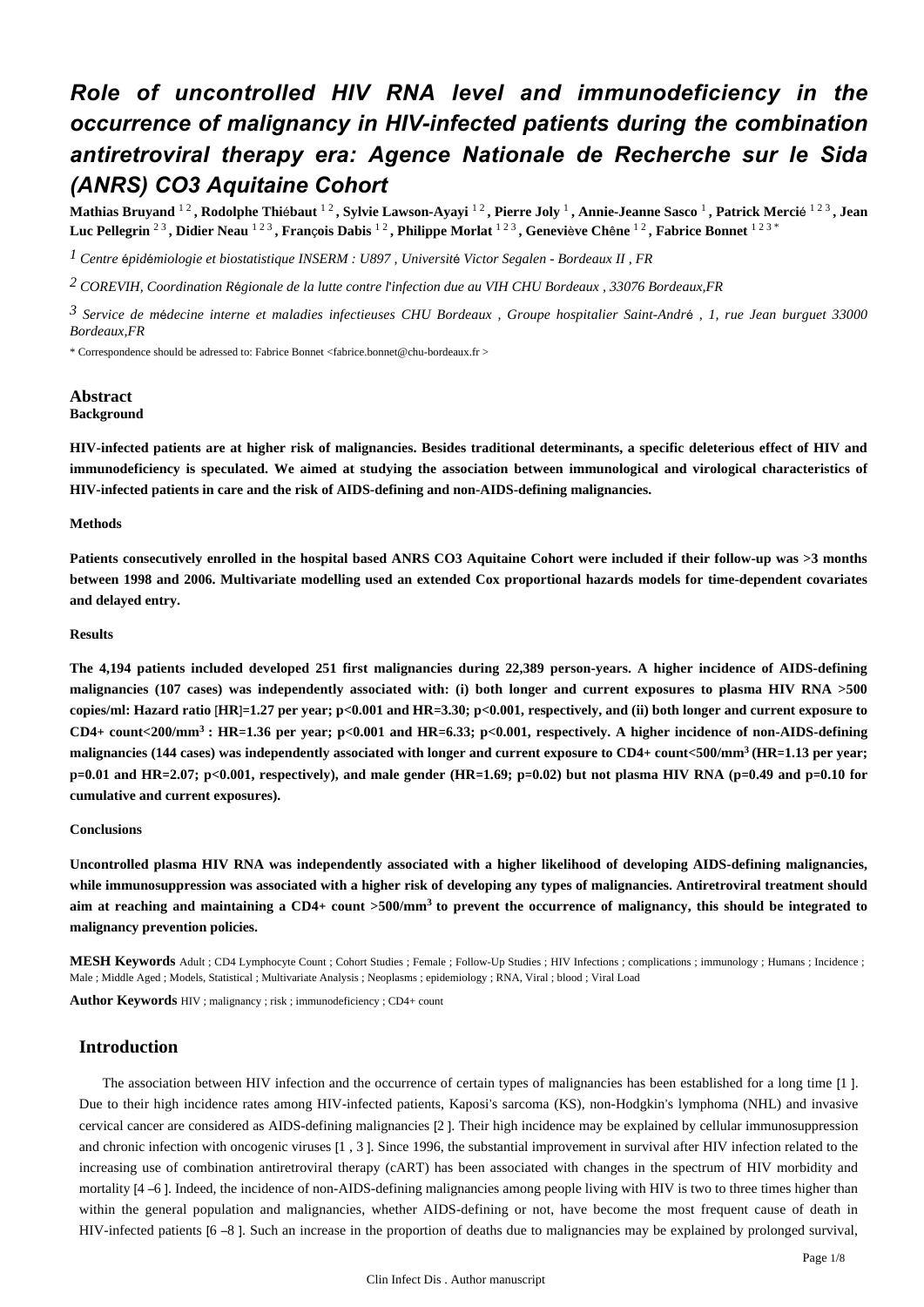overall ageing of the HIV-infected population and a decreasing mortality related to opportunistic infections [9 –13 ]. The high prevalence of traditional risk factors for malignancies, such as tobacco or alcohol consumption, infection with hepatitis B virus (HBV) or hepatitis C virus (HCV) will act as contributing factors [14 –16 ]. In addition, the role of HIV related immunosuppression as a specific risk factor for non-AIDS-defining malignancies is strongly suspected, and a relationship between the risk of hepatocarcinoma and HIV related immunosuppression was recently shown [17]. Furthermore, a direct role of HIV in the occurrence of malignancies is suggested [18 –22]. Finally, as exposure to immunodeficiency or uncontrolled plasma HIV RNA viral load can be considered as cumulative over the time or current, it remains unclear which type of exposure should be considered in assessing the risk of malignancy. Our objective was to investigate the association between the occurrence of a first malignancy in HIV-infected patients and the immuno-virological characteristics observed over time in a large cohort of HIV-infected patients in care, in which malignancies are prospectively recorded.

#### **Methods**

#### **Study population**

Data collected between January 1<sup>st</sup>, 1998 and December  $31<sup>st</sup>$ , 2006 within the ANRS CO3 Aquitaine Cohort, a prospective hospital-based cohort of HIV-1-infected patients under routine clinical management, in South-Western France, were used [23 ]. This cohort was initiated in 1987 at the Bordeaux University hospital and in four other public hospitals by the Groupe d'Epidémiologie Clinique du Sida en Aquitaine (GECSA). All adults who are in- or out-patients of the participating hospital wards, with HIV-1 infection confirmed by Western blot testing and having given informed consent, are eligible in the cohort. Patients included in this analysis had (i) at least three months of follow-up, (ii) at least two visits reported during the study period and (iii) at least one plasma HIV RNA and CD4+ cell count measurements documented during the study period. All morbid events are collected using the International Classification of Diseases 10<sup>th</sup> revision codes. The codes corresponding to malignancies were extracted from the database to identify the cases. Malignancies diagnosed before January 1<sup>st</sup>, 1998, or during the first three months of follow-up in the Aquitaine Cohort were considered as prevalent cases and were not included in this study.

#### **Risk factors and outcomes**

The primary outcome was a confirmed diagnosis of a first malignancy during the follow-up period. All cases were validated through histological reports or source medical files documenting the diagnosis. The following time-updated variables were considered: time spent with a CD4+ cell count less than two pre-defined thresholds; latest available CD4+ cell count; time spent with plasma HIV RNA above two pre-defined thresholds; latest available plasma HIV RNA measurement; duration of cART exposure and latest cART prescription. We considered 200 CD4+/mm<sup>3</sup> as a marker of severe immunosuppression and 500 CD4+/mm<sup>3</sup> as a marker of immune restoration [24 ]. We used 500 copies/mL as the lowest threshold of plasma HIV RNA that could be detected throughout the 10-year study period. We also considered the threshold of 10,000 copies/mL as a high level of HIV replication. To estimate the time spent with plasma HIV RNA above the defined thresholds, we assumed that the value of the measurement reported at a given follow-up visit remained stable until the next follow-up visit. We made the same assumptions to estimate the time spent in each CD4+ cell count category and the duration of cART exposure. When plasma HIV RNA or CD4+ cell count value was missing at a recorded follow-up clinic visit, it was estimated using the last observation carried forward method. Missing values were counted as such when the delay between the last available value and the missing one was >6 months. cART was defined as a regimen including at least three antiretroviral drugs.

#### **Statistical analysis**

Proportional hazards regression models with delayed entry were used to estimate the association between time-updated variables, gender, and the risk of occurrence of a first new diagnosis of malignancy for a given patient during the study period. Age was the baseline time as, in such a Cox model, we assume that the risk of malignancy is strongly age dependent. However, this introduces a left truncation problem and we considered a delayed entry at the date of the follow-up visit reporting the first plasma HIV RNA after January  $1<sup>st</sup>$ , 1998. In these survival analyses, the risk of malignancy is estimated as a function of ageing and age is not included as a variable in the models [ 25, 26 ]. Patients without a diagnosis of malignancy and still alive on December 31<sup>st</sup>, 2006 were right-censored at the date of their last follow-up visit. The proportional hazards assumption was checked graphically and by testing interactions between covariates and time for time-updated variables.

The main analyses considered separately AIDS-defining malignancies and non-AIDS-defining malignancies, while robustness analyses considered KS and NHL.

In the models taking into account the latest measurement, plasma HIV RNA and CD4+ cell count were considered as binary variables (higher or lower than the threshold considered), and cART was considered as prescribed or not. All adjusted models considered the following variables: CD4+ cell count lower than the threshold pre-specified in the model (duration of exposure or latest measurement), plasma HIV RNA higher than the threshold considered in the model (duration of exposure or latest measurement), cART exposure (duration of exposure or last prescription) and gender. In addition to the latest values of plasma HIV RNA and CD4+ cell count, representing the current exposure, we calculated a cumulative exposure to clinically relevant cut-offs of these markers as malignancy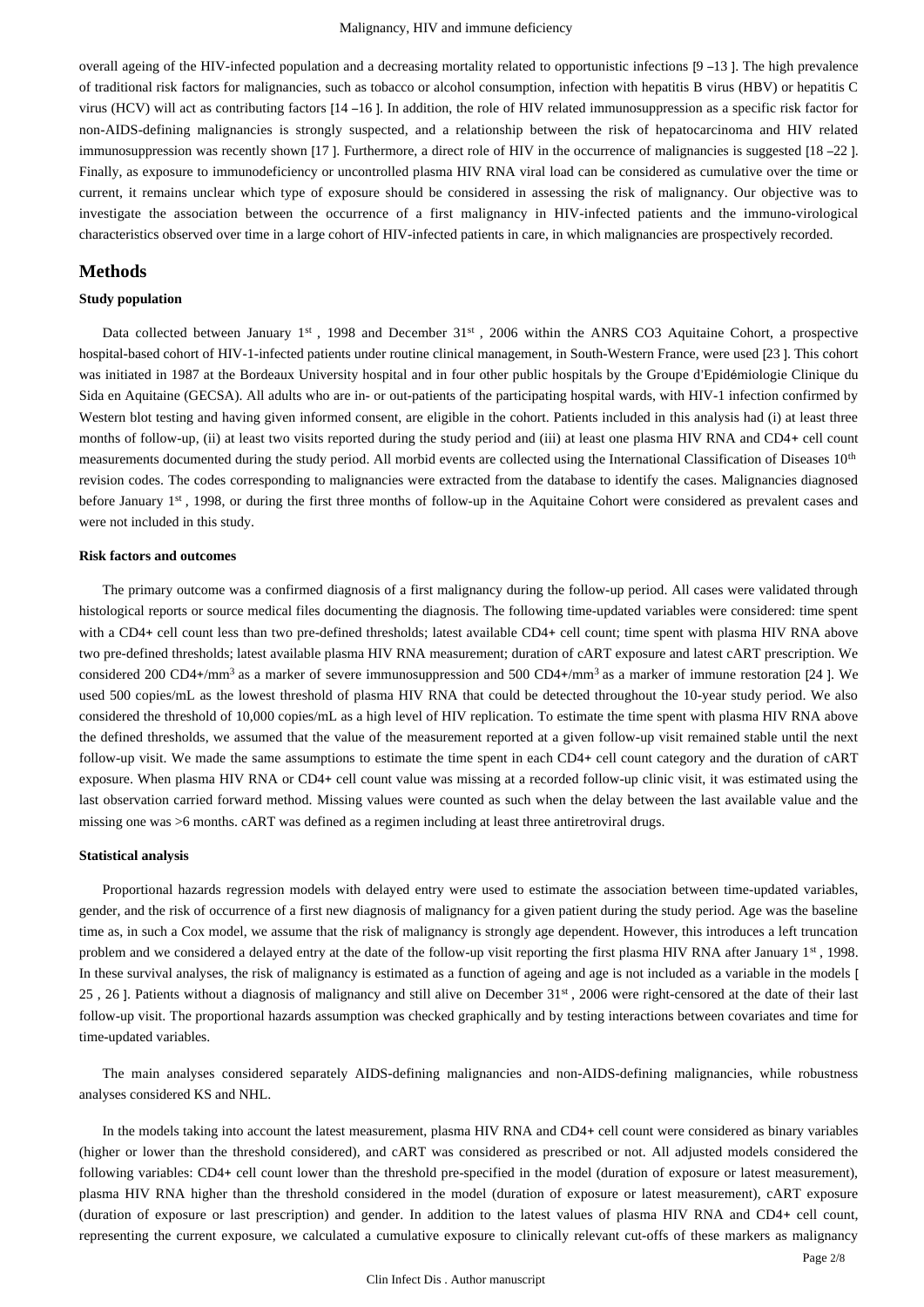usually occurs after a long exposure to potential determinants and current values might be a consequence rather than a cause of malignancy. Both types of summary statistics are studied in separate models since they are highly correlated. The models were compared with the Akaike criterion (AIC), the lower the better fit.

In all analyses, patients affected by a malignancy that was not included in the outcome definition were right-censored at the time of the diagnosis. This means that the follow-up of patients affected by an AIDS-defining malignancy was right-censored while the hazard of non-AIDS-defining malignancies was estimated. As a history of malignancy was an exclusion criterion, no prevalent cases were included.

Due to incomplete data regarding traditional risk factors for non-AIDS malignancies (tobacco consumption, HBV and HCV infections), they were not considered in the analyses performed on the entire dataset. Hence, a robustness analysis adjusted for these risk factors, considering them as fixed-effect variables, was conducted on patients with available data concerning tobacco consumption, HBV and HCV infections. SAS software (version 9.1, SAS® Institute, Cary, NC) was used to perform the analyses.

## **Results**

During the study period 4,828 patients were followed-up in the ANRS CO3 Aquitaine Cohort, 324 of them had a diagnosis of malignancy at study entry and were excluded from the analyses. In addition, 310 patients did not meet the study inclusion criteria. Thus, among 4,194 eligible patients, accounting for 22,389 person-years (py), 251 first new diagnosis of malignancy were validated through histological (111 cases) or medical reports (140 cases). The cohort was predominantly male (72%), the 144 non-AIDS-defining malignancies and the 107 AIDS-defining malignancies were experienced by 83% and 78% men. The incidence rates of AIDS-defining malignancies were 5.2 cases per 1,000 py (95% Confidence Interval [CI]: 4.1 – 6.4) in men and 3.6 cases per 1,000 py (95% CI: 2.1 – 5.1) in women. The incidence rates of non-AIDS-defining malignancies were 7.5 cases per 1,000 py (95% CI: 6.1 – 8.8) in men and 3.8 cases per 1,000 py (95% CI: 2.3 – 5.3) in women. Table 1 shows the distribution of malignancies and the characteristics of these patients. Among the 97,893 follow-up visits recorded during the study period, 5,033 concerned patients affected by a malignancy. At least two plasma HIV RNA and CD4 measuremens were reported among 4,145 patients (240 malignancies) and 4,155 patients (241 malignancies), respectively.

#### **AIDS-defining malignancies**

Both CD4+  $\lt$ 200 cells/mm<sup>3</sup> and plasma HIV RNA viral load  $\gt$ 500 copies/mL were strongly and independently associated with a higher risk of AIDS-defining malignancy, whatever the type of exposure considered (cumulative or current: table 2 ). Each additional year of exposure to cART was associated with a lower risk of AIDS-defining malignancy, while current exposure to cART and gender were not related to the hazard of AIDS-defining malignancy (table 2 ).

Sixty-one cases of NHL were diagnosed over the study period among the 4,194 patients included, accounting for 57% of all diagnoses of AIDS-defining malignancies. Current exposure to both plasma HIV RNA viral load >500 copies/mL and CD4+ <200 cells/mm<sup>3</sup> was independently associated with a higher hazard of NHL: Hazard Ratio (HR) =  $3.02$  (95% CI:  $1.65 - 5.52$ ; p <0.001) and HR =  $5.12$  (95% CI:  $3.01 - 8.70$ ; p < 0.001), respectively.

Considering the cumulative exposure, each year spent with plasma HIV RNA viral load >500 copies/mL and CD4+ <200 cells/mm<sup>3</sup> was independently associated with a higher risk of NHL: HR = 1.34 (95% CI: 1.19–1.51; p <0.001) and HR = 1.31 (95% CI: 1.12 – 1.53; p <0.001), respectively; whereas each year of cART exposure was associated with a lower risk of NHL: HR = 0.86 (95% CI: 0.75–0.98).

In another adjusted model, each year spent with a plasma HIV RNA viral load >10,000 copies/mL was associated with a higher hazard of NHL (HR = 1.59; 95% CI: 1.38 – 1.83; p < 0.001), while each year spent with a CD4+ < 200 cells/mm<sup>3</sup> and each year of cART exposure tended to be associated with a higher risk (HR = 1.18; p = 0.057) and a lower risk of NHL (HR = 0.88; p = 0.052), respectively. Thirty-nine cases of KS were reported among the 4,194 patients, accounting for 36% of the AIDS-defining malignancies diagnosed. Multivariable analyses considering cumulative exposure showed that each year spent with  $CD4+  $200$  cells/mm<sup>3</sup> was associated with a higher hazard of$ KS (HR=1.55, 95% CI: 1.24–1.93; p <0.001), whereas remaining with a plasma HIV RNA viral load >500 copies/mL did not affect the KS hazard (p=0.22). Female gender was associated with a lower incidence of KS (HR = 0.13; 95% CI: 0.03–0.53; p=0.005).

#### **Non-AIDS-defining malignancies**

A CD4+ cell count <500 cells/mm<sup>3</sup> was independently associated with a higher hazard of non-AIDS-defining malignancy, whatever the exposure considered (table 3 ). Plasma HIV RNA and cART were not associated with the risk of non-AIDS-defining malignancy, whatever the model considered, while female gender was related to a lower hazard (table 3 ). Analyses using higher thresholds for plasma HIV RNA and considering the cumulative exposure led to similar results (data not shown). In analyses considering lower thresholds for CD4+ cell count, each year spent with CD4+ <200 cells/mm<sup>3</sup> was independently associated with a higher risk of non-AIDS-defining malignancy (HR = 1.16, 95% CI: 1.04–1.30; p = 0.01).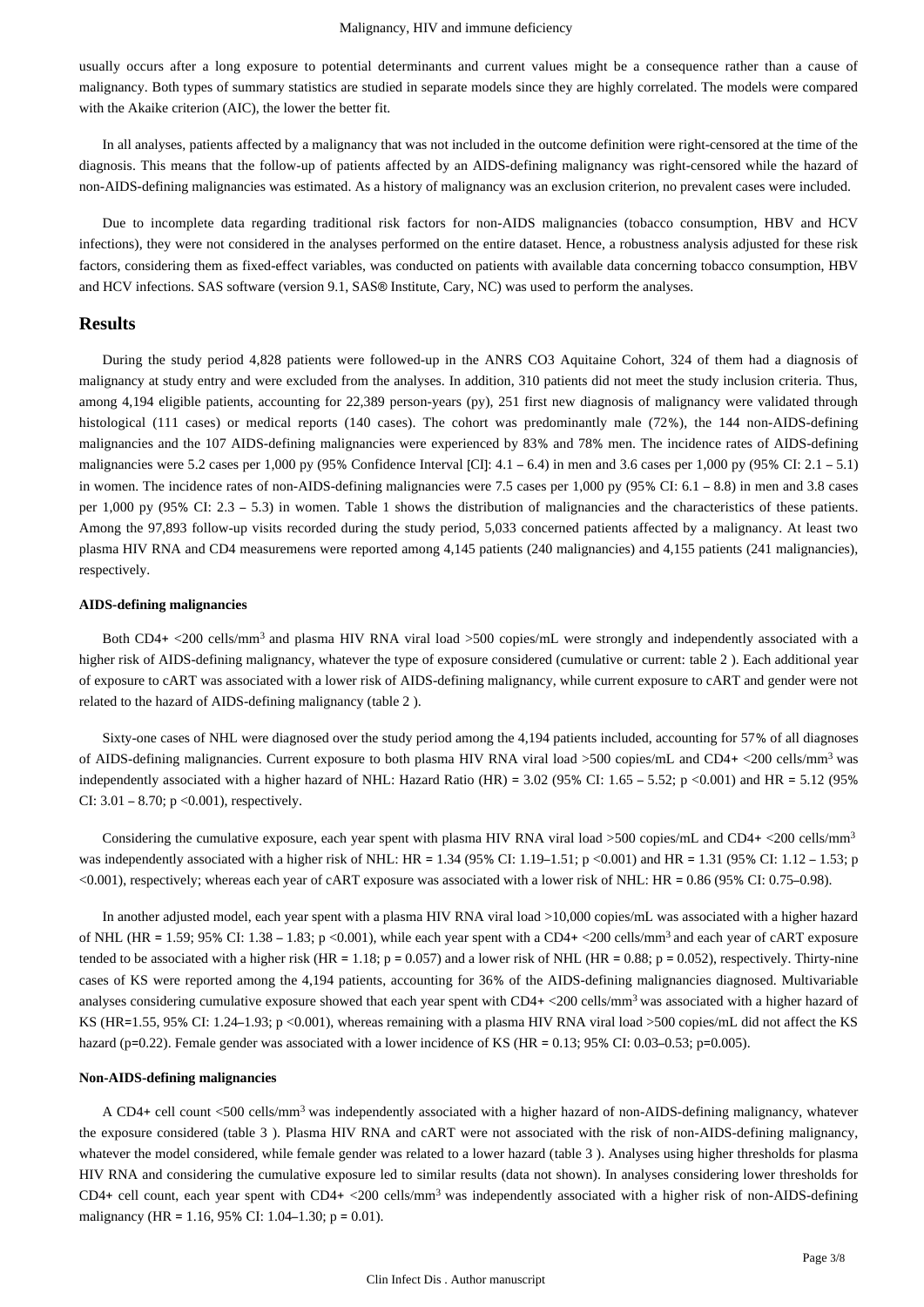#### **Adjustment for other risk factors of malignancy**

Among 3,210 patients with available data regarding tobacco consumption and HBV or HCV co-infection status, 113 non-AIDS-defining malignancies occurred.

The thresholds considered were 500 copies/mL for plasma HIV RNA and 500 cells/mm<sup>3</sup> for CD4+. The results of these analyses adjusted for gender, CD4+ cell count, HIV RNA, cART, tobacco consumption, HBV and HCV co-infections are presented considering two durations of cART exposure because of an interaction between the durations with CD4+  $<$ 500 cells/mm<sup>3</sup> and cART exposure ( $p = 0.02$ ). A longer exposure to CD4+ cell count <500 cells/mm<sup>3</sup> remained associated with a higher risk of non-AIDS-defining malignancy (HR =  $1.26$ per each additional year, 95% CI: 1.07 – 1.50;  $p = 0.007$ ) in patients who remained free of cART. This association no longer existed among cART treated patients ( $p = 0.12$  after 4 years of cART exposure).

Moreover, our results were not affected by robustness analysis considering the transmission group, whatever the type of malignancy considered.

#### **Comparison between cumulative and current exposure**

The difference in AIC between the model taking into account the current exposure to latest measurement compared to the model considering the cumulative exposure (tables 2 and 3 ) could be considered as negligible in each instance [27 ].

#### **Discussion**

Immunodeficiency is known to be associated with a higher hazard of AIDS-defining malignancy and our results are in accordance with this body of knowledge. Moreover, our study shows that HIV replication, as both current and cumulative exposure to uncontrolled plasma HIV RNA viral load were associated with a higher hazard AIDS-defining malignancy, has a major impact on the risk of occurrence of AIDS-defining malignancies, particularly NHL. This suggests that the control of plasma HIV RNA is a key factor to prevent NHL occurrence, at all stages of immune deficiency. HIV replication, through activation of the immune system, could be independently involved in the occurrence of NHL in patients with high CD4+ cell counts [28 ]. The fact that exposure to cART was only associated with a lower risk of AIDS-defining malignancy needs to be further explored. However, it is difficult to disentangle the proper effect of cART, immune deficiency and viral replication and one may speculate that the absence of significant association between cART exposure and non-AIDS-defining malignancy is linked to the absence of association with HIV replication. Thus, the potential benefit of cART for controlling non-AIDS-defining malignancy might be due to immune reconstitution rather than control of viral replication per se. In other hand, both longer and current exposure to uncontrolled plasma HIV RNA and immunosuppression were associated with a higher risk of AIDS-defining malignancy, underlining that the best possible control of HIV infection is warranted to prevent AIDS-defining malignancies and especially NHL occurrence.

Several cohort studies have shown a higher risk of non-AIDS-defining malignancy in HIV-infected patients when compared with the general population but none of them considered the duration of exposure to immunodeficiency [9 , 11 , 12 , 29 ]. Another large study failed to show any relationship between immunodeficiency at AIDS diagnosis and the risk of malignancy [30 ]. Our results are consistent with a higher incidence of non-AIDS-defining malignancies observed in solid organ transplant recipients, chronically exposed to immunosuppressive therapy, indirectly suggesting that immunodeficiency is independently associated with a higher risk of non-AIDS-defining malignancies in HIV-infected patients [31 , 32 ]. Furthermore, our results regarding the latest CD4+ cell count showed that current immunodeficiency may be involved in the risk of malignancy. This suggests that, following a prescription of cART, the risk of malignancy may decrease when the CD4+ cell count rises above 500 cells/mm<sup>3</sup>. Our results regarding cumulative exposure to CD4+ <500 cells/mm<sup>3</sup> conveys important additional results, since they suggest that patients with longstanding immunodeficiency experience a higher rate of malignancy compared to patients without immunodeficiency. This could help to target a high risk population to implement prevention and screening policies.

Based on Akaike criterion, our analysis does not indicate a particular advantage of cumulative exposure to low CD4+ cells in comparison to the latest CD4+ cell count for both AIDS-defining and non-AIDS-defining malignancies. However, the consistent finding of a raised risk of AIDS and non-AIDS-defining malignancies associated with cumulative time spent below CD4+ < 200/mm3 or 500/mm<sup>3</sup> provides a stronger argument that HIV infected patients may benefit from early initiation of antiretroviral treatment to decrease the risk of AIDS and non-AIDS-defining malignancies.

Burgi et al found that the use of cART was protective for malignancies, [33 ] and the D:A:D cohort collaboration found that the incidence of fatal non-AIDS malignancies was related to exposure to cART [34 ]. Our main objective was not to estimate the independent effect of cART exposure on the risk of malignancy, and further studies including more patients should specifically address this issue. However, our results show that early control of HIV replication and maintenance of high levels of CD4+ cell count are associated with lower risk of malignancies.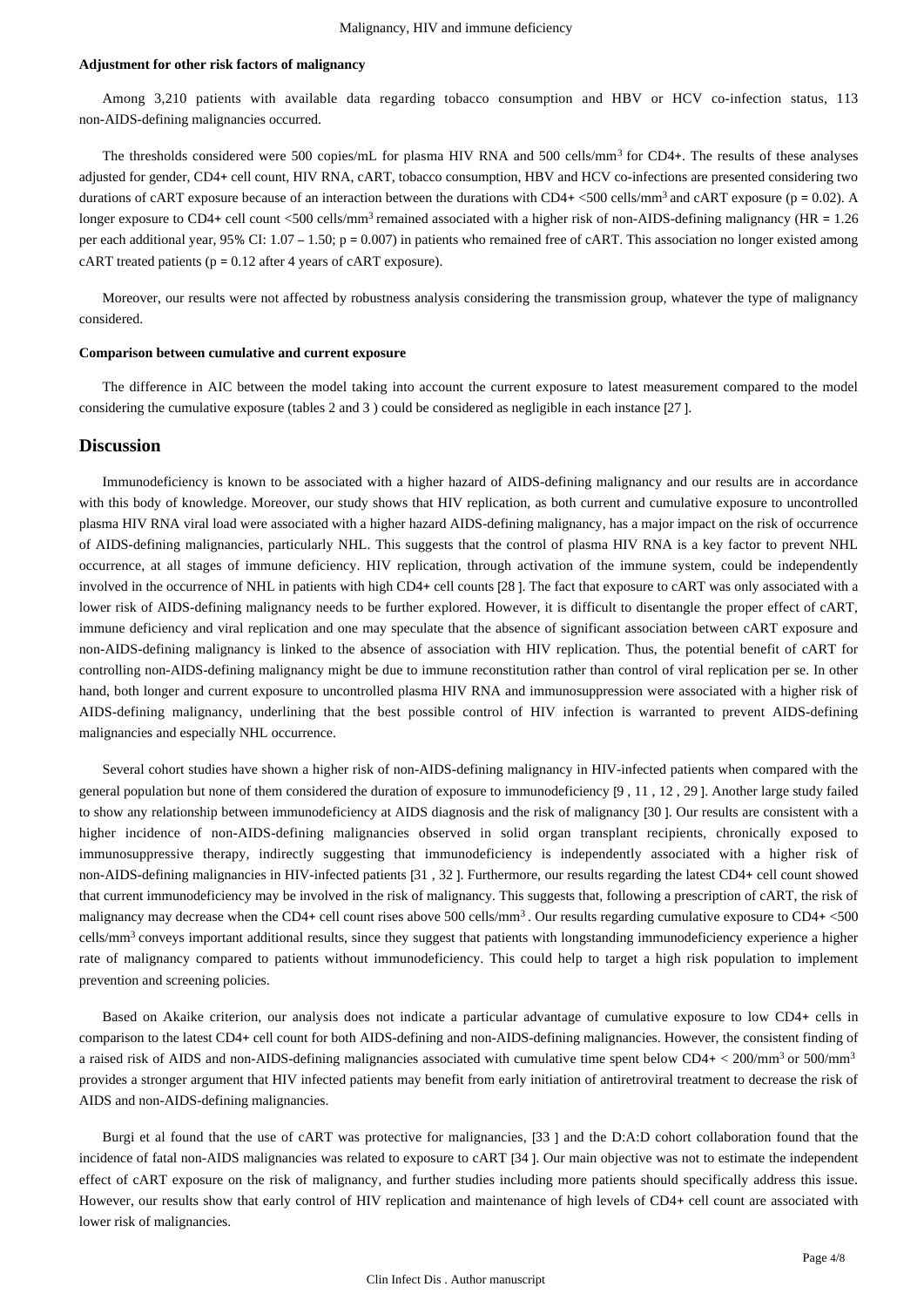#### Malignancy, HIV and immune deficiency

The incidence rate of non-AIDS-defining malignancies was higher in men than in women, as it is commonly observed in the general population in France [35 ].

Due to incomplete data regarding the risk factors for non-AIDS-defining malignancies (tobacco consumption, HBV or HCV infections), we could not take these risk factors into account in the analyses of the entire cohort. However, these confounding factors were controlled for in analyses estimating the risk of non-AIDS-defining malignancy in a large subgroup of patients free of missing values concerning these data. The association between immunosuppression and the occurrence of specific non-AIDS-defining malignancies could not be explored in this study. We acknowledge that larger number of cases is needed to reach larger statistical power to adequately address this issue for each type of non-AIDS-defining malignancy.

Finally, our study showed that exposure to uncontrolled plasma HIV-RNA was associated with a higher risk of AIDS-defining malignancy, regardless of CD4+ cell count and the use of cART. Furthermore, immunodeficiency was associated with a higher risk of malignancy, whether AIDS-defining or not. Considering the global ageing of the HIV-infected population in developed countries, malignancy, which is already one of the main causes of mortality, is likely to become the first clinical and public health challenge in the long-term management of HIV-infected patients.

According to our observations, the objective of cART should aim at reaching and maintaining not only an undetectable plasma HIV RNA, but also a CD4+ cell count higher than 500 cells/mm<sup>3</sup> to prevent the occurrence of malignancy, AIDS-defining or not. In HIV infected population, this should be integrated to malignancy prevention policies.

#### **Ackowledgements:**

Sponsorship:

The ANRS CO3 Aquitaine Cohort is supported by a grant from the Agence Nationale de Recherches sur le SIDA et les Hépatites Virales (ANRS, France) within the Coordinated Action no. 7 (AC7).

## **Appendix Composition of the GECSA**

The Groupe d'Epidemiologie Clinique du Sida en Aquitaine (GECSA) steering the ANRS CO3

Aquitaine Cohort is organized as follows:

Epidemiology, Methodology

M. Bruyand, G. Chêne, F. Dabis (Principal Investigator), S. Lawson-Ayayi, R. Thiébaut.

Infectious diseases, Internal Medicine

M. Bonarek, F. Bonnal, F. Bonnet, N. Bernard, O. Caubet, L. Caunègre, C. Cazanave, J. Ceccaldi, FA Dauchy, M. Pillot-Debelleix, C. De La Taille, S. De Witte, M. Dupon, P. Duffau, H. Dutronc, S. Farbos, Y. Gerard, C. Greib, D. Lacoste, S. Lafarie, E. Lazaro, P. Loste, D. Malvy, P. Mercié, P. Morlat, D. Neau, A. Ochoa, JL. Pellegrin, T. Pistone, JM. Ragnaud, MC. Receveur, S. Tchamgoué, MA. Vandenhende, JF. Viallard.

Immunology, Virology, Pharmacology, Pharmacovigilance

Immunology: P. Blanco, JF. Moreau, I. Pellegrin. Virology: H. Fleury, ME. Lafon, B. Masquelier.

Pharmacology: D. Breilh. Pharmacovigilance: G. Miremont-Salamé.

Data collection

MJ. Blaizeau, M. Decoin, S. Delveaux, C. D'Ivernois, C. Hannapier, V. Jauvin, O. Leleux, B. Uwamaliya-Nziyumvira.

Data management

S. Geffard, G. Palmer, D. Touchard.

Scientific committee

M. Dupon, M. Longy-Boursier, P. Morlat, JL. Pellegrin, JM. Ragnaud and F. Dabis.\*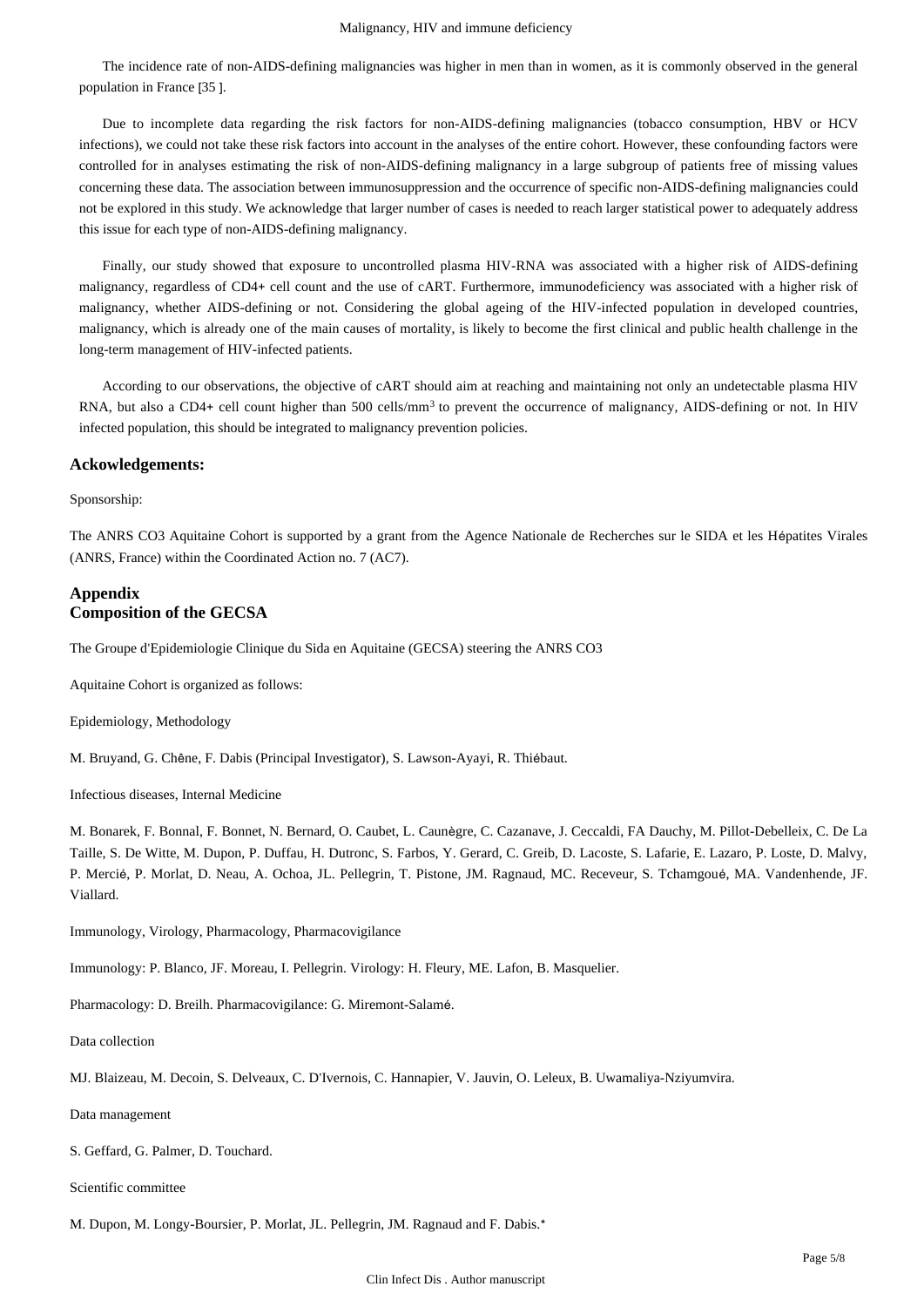### **Footnotes:**

These results were presented in part at the 15<sup>th</sup> Conference on retroviruses and opportunistic infections (Hynes Convention center, Boston, MA, US, February 3-6, 2008), abstract 15.

Conflict of interest: M Bruyand: no conflict R Thiébaut: no conflict S Lawson-Ayayi: no conflict P Joly: no conflict A.J Sasco: no conflict P Mercié: no conflict JL Pellegrin: no conflict D Neau: no conflict F Dabis: no conflict P Morlat: no conflict G Chêne: no conflict F Bonnet: no conflict

#### **References:**

- 1 . Silverberg MJ , Abrams DI . AIDS-defining and non-AIDS-defining malignancies: cancer occurrence in the antiretroviral therapy era . Curr Opin Oncol . 2007 ; 19 : 446 51
- 2 . 1993 revised classification system for HIV infection and expanded surveillance case definition for AIDS among adolescents and adults . MMWR Recomm Rep . 1992 ; 41 : 1 - 19
- 3 . Chang Y , Cesarman E , Pessin MS . Identification of herpesvirus-like DNA sequences in AIDS-associated Kaposi's sarcoma . Science . 1994 ; 266 : 1865 9
- 4 . Bonnet F , Chêne G , Thiebaut R . Trends and determinants of severe morbidity in HIV infected patients: the ANRS CO3 Aquitaine cohort, 2000–2004 . HIV Med . 2007 ; 8 : 547 - 54
- 5 . Lewden C , Salmon D , Morlat P . Causes of death among human immunodeficiency virus (HIV)-infected adults in the era of potent antiretroviral therapy: emerging role of hepatitis and cancers, persistent role of AIDS . Int J Epidemiol . 2005 ; 34 : 121 - 30
- 6 . Sackoff JE , Hanna DB , Pfeiffer MR , Torian LV . Causes of death among persons with AIDS in the era of highly active antiretroviral therapy: New York City . Ann Intern Med . 2006 ; 145 : 397 - 406
- 7 . Bonnet F , Lewden C , May T . Malignancy-related causes of death in human immunodeficiency virus-infected patients in the era of highly active antiretroviral therapy . Cancer . 2004 ; 101 : 317 - 24
- 8 . Lewden C , May T , Rosenthal E . Changes in causes of death among adults infected by HIV between 2000 and 2005: The "Mortalite 2000 and 2005" surveys (ANRS EN19 and Mortavic) . J Acquir Immune Defic Syndr . 2008 ; 48 : 590 - 8
- 9 . Clifford GM , Polesel J , Rickenbach M . Cancer risk in the Swiss HIV Cohort Study: associations with immunodeficiency, smoking, and highly active antiretroviral therapy . J Natl Cancer Inst . 2005 ; 97 : 425 - 32
- 10 . Bonnet F , Balestre E , Thiebaut R . Factors associated with the occurrence of AIDS-related non-Hodgkin lymphoma in the era of highly active antiretroviral therapy: Aquitaine Cohort, France . Clin Infect Dis . 2006 ; 42 : 411 - 7
- 11 . Engels EA , Pfeiffer RM , Goedert JJ . Trends in cancer risk among people with AIDS in the United States 1980–2002 . Aids . 2006 ; 20 : 1645 54
- 12 . Herida M , Mary-Krause M , Kaphan R . Incidence of non-AIDS-defining cancers before and during the highly active antiretroviral therapy era in a cohort of human immunodeficiency virus-infected patients . J Clin Oncol . 2003 ; 21 : 3447 - 53
- 13 . Bonnet F , Burty C , Lewden C . Changes in cancer mortality among HIV-infected patients: the Mortalite 2005 Survey . Clin Infect Dis . 2009 ; 48 : 633 9
- 14 . Benard A , Tessier JF , Rambeloarisoa J . HIV infection and tobacco smoking behaviour: prospects for prevention? ANRS CO3 Aquitaine Cohort, 2002 . Int J Tuberc Lung Dis . 2006 ; 10 : 378 - 83
- 15 . Friis-Moller N , Weber R , Reiss P . Cardiovascular disease risk factors in HIV patients--association with antiretroviral therapy. Results from the DAD study . Aids . 2003 ; 17 : 1179 - 93
- 16 . Puoti M , Bruno R , Soriano V . Hepatocellular carcinoma in HIV-infected patients: epidemiological features, clinical presentation and outcome . Aids . 2004 ; 18 : 2285 93
- 17 . Clifford GM , Rickenbach M , Polesel J . Influence of HIV-related immunodeficiency on the risk of hepatocellular carcinoma . AIDS . 2008 ; 22 : 2135 41
- 18 . Mack KD , Wei R , Herndier B . HIV insertional cis-activation of the protooncogene c-fes in AIDS lymphogenesis . J Acquir Immune Defic Syndr Hum Retrovirol . 1997 ; 14 : A44 - (abstract)
- 19 . el-Solh A , Kumar NM , Nair MP , Schwartz SA , Lwebuga-Mukasa JS . An RGD containing peptide from HIV-1 Tat-(65–80) modulates protooncogene expression in human bronchoalveolar carcinoma cell line, A549 . Immunol Invest . 1997 ; 26 : 351 - 70
- 20 . Marsh JW , Herndier B , Tsuzuki A . Cytokine expression in large cell lymphoma associated with acquired immunodeficiency syndrome . J Interferon Cytokine Res . 1995  $: 15 : 261 - 8$
- 21 . Ott M , Emiliani S , Van Lint C . Immune hyperactivation of HIV-1-infected T cells mediated by Tat and the CD28 pathway . Science . 1997 ; 275 : 1481 5
- 22 . Hajjar M , Lacoste D , Brossard G . Non-Acquired Immune Deficiency Syndrome-Defining Malignancies in a Hospital-Based Cohort of Human Immunodeficiency Virus-Infected Patients: Bordeaux, France, 1985–1991 . J Natl Cancer Inst . 1992 ; 84 : 1593 - 5
- 23 . Thiebaut R , Morlat P , Jacqmin-Gadda H . Clinical progression of HIV-1 infection according to the viral response during the first year of antiretroviral treatment . AIDS .  $2000 : 14 : 971 - 8$
- 24 . Lewden C , Chene G , Morlat P . HIV-infected adults with a CD4 cell count greater than 500 cells/mm3 on long-term combination antiretroviral therapy reach same mortality rates as the general population . J Acquir Immune Defic Syndr . 2007 ; 46 : 72 - 7
- 25 . Commenges D , Letenneur L , Joly P . Re: "Serum transferrin saturation, stroke incidence, and mortality in women and men. The NHANES I Epidemiologic Followup Study" . Am J Epidemiol . 1997 ; 146 : 683 - 4
- 26 . Breslow NE , Day NE . Statistical methods in cancer research. Volume II--The design and analysis of cohort studies . IARC Sci Publ . 1987 ; 1 406
- 27 . Commenges D , Sarrayeh A , Letenneur L , Guedj J , Bar-Hen A . Estimating a difference of Kulback-Leibler risks using a normalized difference of AIC . Annals of Applied Statistics . 2008 ; 2 : 1123 - 42
- 28 . Deeks SG , Kitchen CMR , Liu L . Immune activation set point during early HIV infection predicts subsequent CD4+ T-cell changes independent of viral load . Blood . 2004 ; 104 : 942 - 7
- 29 . Grulich AE , Van Leeuwen MT , Falster MO , Vajdic CM . Incidence of cancers in people with HIV/AIDS compared with immunosuppressed transplant recipients: a meta-analysis . Lancet . 2007 ; 370 : 59 - 67
- 30 . Frisch M , Biggar R , Engels E , Goedert J . Association of cancer with AIDS-related immunosuppression in adults . JAMA . 2001 ; 285 : 1736 45
- 31 . Vajdic CM , McDonald SP , McCredie MR . Cancer incidence before and after kidney transplantation . Jama . 2006 ; 296 : 2823 31
- 32 . Serraino D , Piselli P , Busnach G . Risk of cancer following immunosuppression in organ transplant recipients and in HIV-positive individuals in southern Europe . Eur J Cancer . 2007 ; 43 : 2117 - 23
- 33 . Burgi A, Brodine S, Wegner S. Incidence and risk factors for the occurrence of non-AIDS-defining cancers among human immunodeficiency virus-infected individuals . Cancer . 2005 ; 104 : 1505 - 11
- 34 . d'Arminio Monforte A . Malignancy-related deaths among HIV-infected patients . Clin Infect Dis . 2009 ; 48 : 640 1
- 35 . Remontet L , Esteve J , Bouvier AM . Cancer incidence and mortality in France over the period 1978–2000 . Rev Epidemiol Sante Publique . 2003 ; 51 : 3 30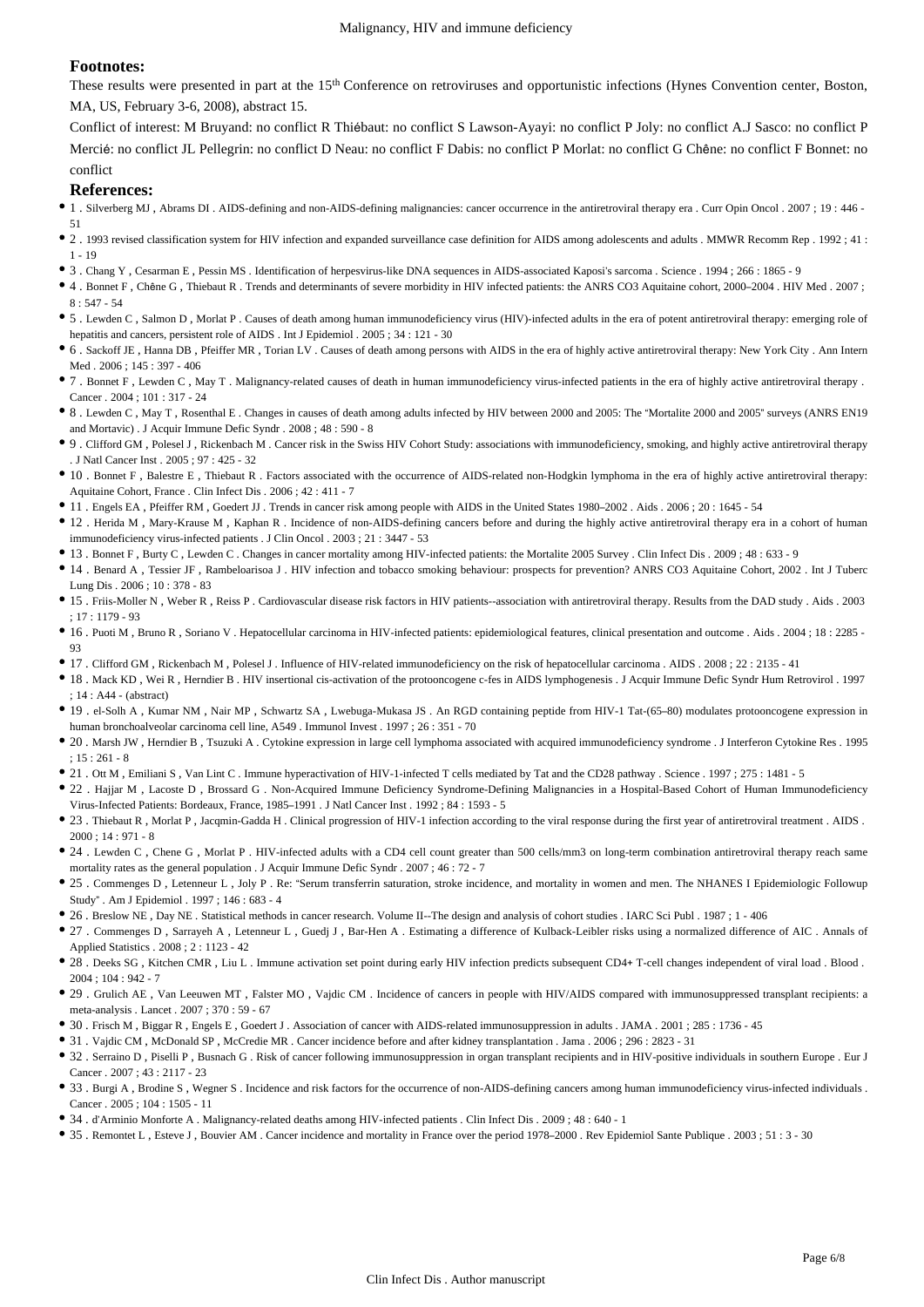## **Table 1**

Characteristics of the 251 new cases of malignancy (ANRS CO3 Aquitaine Cohort, 1998–2006)

|                                                                                      | All $(n = 251)$               |                           |        |              |  |  |
|--------------------------------------------------------------------------------------|-------------------------------|---------------------------|--------|--------------|--|--|
|                                                                                      | Non-AIDS-defining $(n = 144)$ | AIDS-defining $(n = 107)$ |        |              |  |  |
| Type of malignancy                                                                   |                               | $\mathbf n$               |        |              |  |  |
| Non-Hodgkin's lymphoma                                                               |                               |                           |        |              |  |  |
| Kaposi's sarcoma                                                                     |                               | 39                        |        |              |  |  |
| Cervix carcinoma                                                                     |                               |                           |        |              |  |  |
| Bronchopulmonary                                                                     |                               | 30                        |        |              |  |  |
| Skin malignancy (melanoma)                                                           |                               | 20(4)                     |        |              |  |  |
| Hodgkin's disease                                                                    |                               | 18                        |        |              |  |  |
| Hepatocarcinoma                                                                      |                               | 16                        |        |              |  |  |
| Anal malignancy                                                                      |                               | 14                        |        |              |  |  |
| Other hemopathies                                                                    |                               | 6                         |        |              |  |  |
| Other solid tumors                                                                   |                               | 40                        |        |              |  |  |
| Characteristics (continuous variables)                                               | Median                        | <b>IQR</b>                | Median | IQR          |  |  |
| Age at malignancy diagnosis (years)                                                  | 46.7                          | $41.3 - 54.9$             | 41.3   | 35.4-47.5    |  |  |
| Duration of follow-up in the study period (years)                                    | 4.2                           | $1.9 - 6.2$               | 3.1    | $1.2 - 4.9$  |  |  |
| Time since first HIV positive test (years)                                           | 12.5                          | $8.4 - 15.9$              | 10.0   | $4.4 - 14.1$ |  |  |
| Nadir of plasma HIV RNA viral load during the study period (Log copies/ml)           | 1.7                           | $1.7 - 2.7$               | 3.0    | $1.8 - 4.0$  |  |  |
| Plasma HIV RNA viral load value at the time of malignancy diagnosis (Log copies/ml)  | 2.7                           | $1.7 - 3.8$               | 4.5    | $2.7 - 5.2$  |  |  |
| Duration of follow-up with plasma HIV RNA viral load $\leq$ 500 copies/ml (years)    | 1.5                           | $0.3 - 3.5$               | 0.0    | $0.0 - 0.7$  |  |  |
| Nadir of CD4+ cell count during the study period (cells/mm <sup>3</sup> )            | 186                           | 93-296                    | 129    | $21 - 281$   |  |  |
| $CD4+$ cell count value at the time of malignancy diagnosis (cells/mm <sup>3</sup> ) | 341                           | 178-488                   | 198    | 52-390       |  |  |
| Duration of cART use during the study period (years)                                 | 2.9                           | $0.7 - 5.3$               | 1.6    | $0.5 - 3.5$  |  |  |
| Characteristics (categorical variables)                                              |                               | $\%$                      |        | $\%$         |  |  |
| Gender (men)                                                                         |                               | 83                        |        | 78           |  |  |
| Intra venous drug users                                                              |                               | 25                        |        | $25\,$       |  |  |
| NOTE. IQR, Inter Quartile Range                                                      |                               |                           |        |              |  |  |